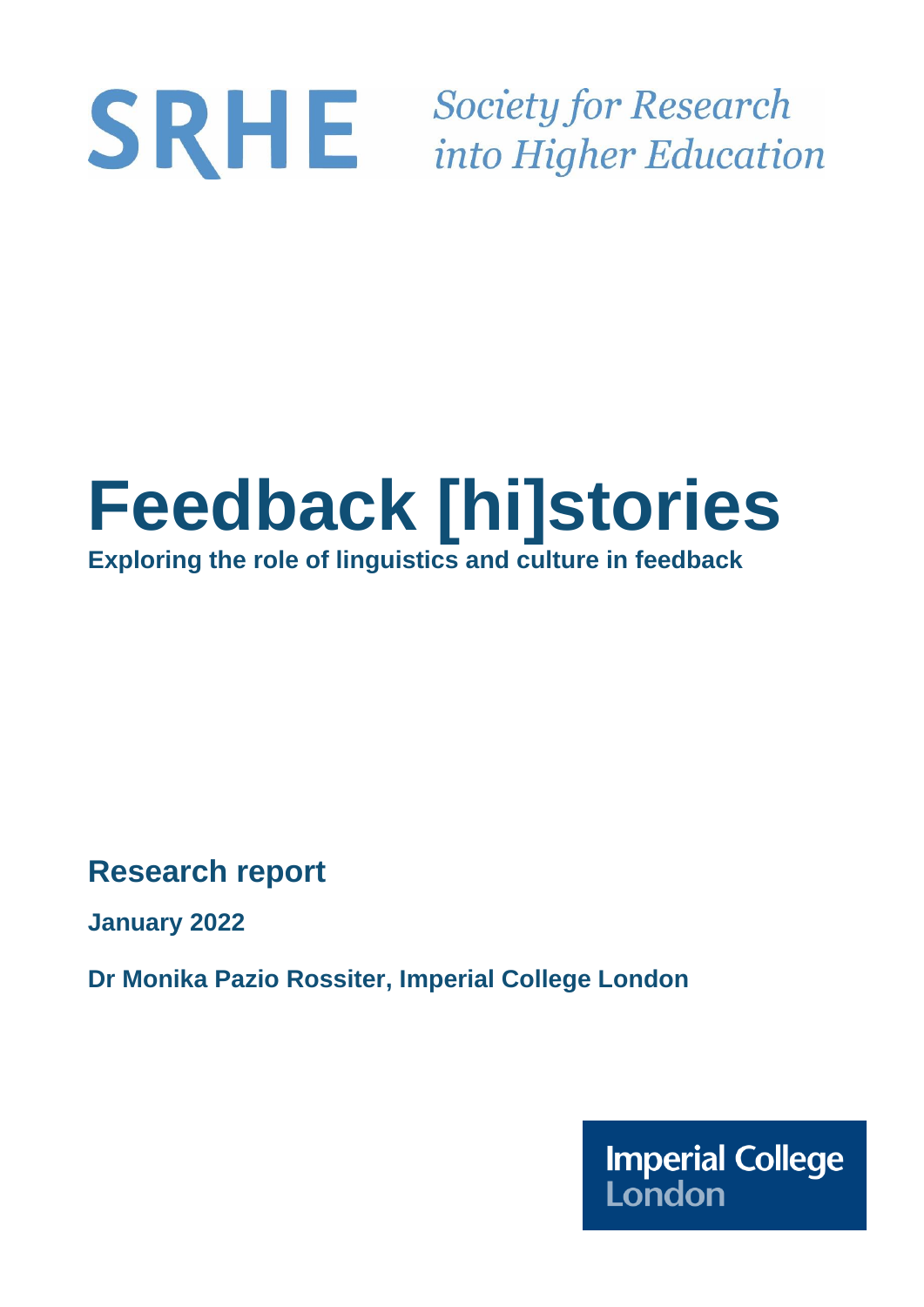# **Contents**

| Acknowledgements                                       | 3              |
|--------------------------------------------------------|----------------|
| Executive summary                                      | $\overline{4}$ |
| Introduction and rationale                             | 5              |
| Methodology                                            | 6              |
| Results and discussion                                 | 9              |
| Feedback histories                                     | 9              |
| Reading between the lines - interpretation of messages | 11             |
| Grade as the context for interpretation                | 13             |
| Translating the language onto the grade                | 13             |
| <b>Conclusions /Recommendations</b>                    | 14             |
| Further reseach                                        | 15             |
| Dissemination                                          | 15             |
| References                                             | 16             |

Disclaimer: The views expressed in this report are the authors' and do not necessarily reflect those of the Society for Research into Higher Education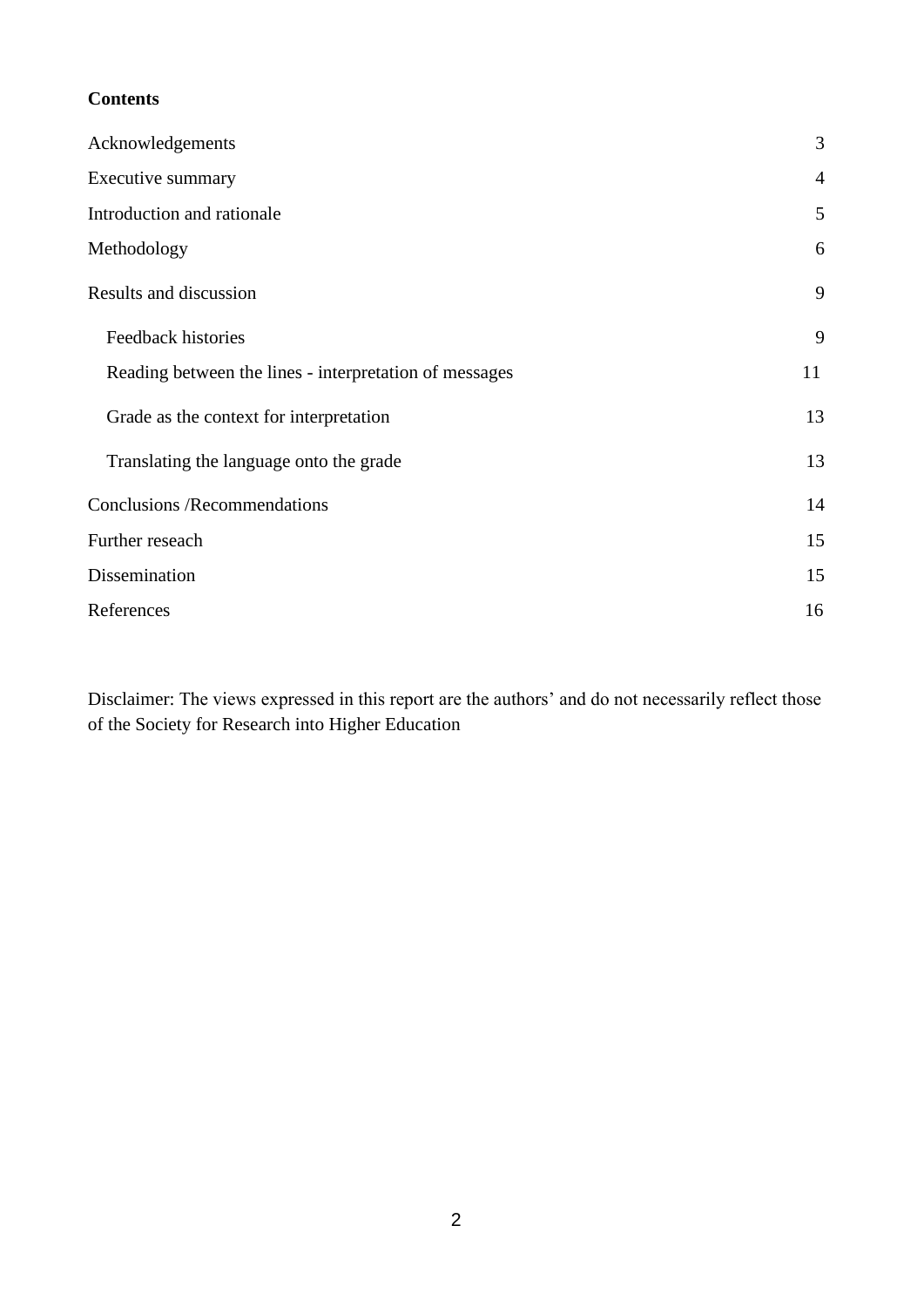# **Acknowledgments**

First and foremost I would like to thank the Society for giving me an opportunity to conduct this project. This grant allowed me to explore an area that I am personally interested in and excited about, and gave me the platform to share the results with others with similar interests, for which I am very grateful.

It was an exciting year but it was by no means an easy one. Covid continued to create challenges that affected the shape of the research as well as added workload to an already difficult academic year. Therefore I would like to thank to all of those who contributed to making this process easier and smoother. In particular, I would like to thank Rob Gresham for his continuous support, Camille Kandiko Howson for being a role model in more than one way and Richard Bale for his insight and feedback.

I'd like to say a special thank you to Edd Pitt who offered his encouraging and critical eye at crucial parts of the project. His advice at the point of reshaping the methodology led to some interesting findings and he always managed to wake up my excitement at times when that was needed.

Finally, I would like to thank my participants who were enthusiastic about the project and contributed their time and anonymity to put an important message across.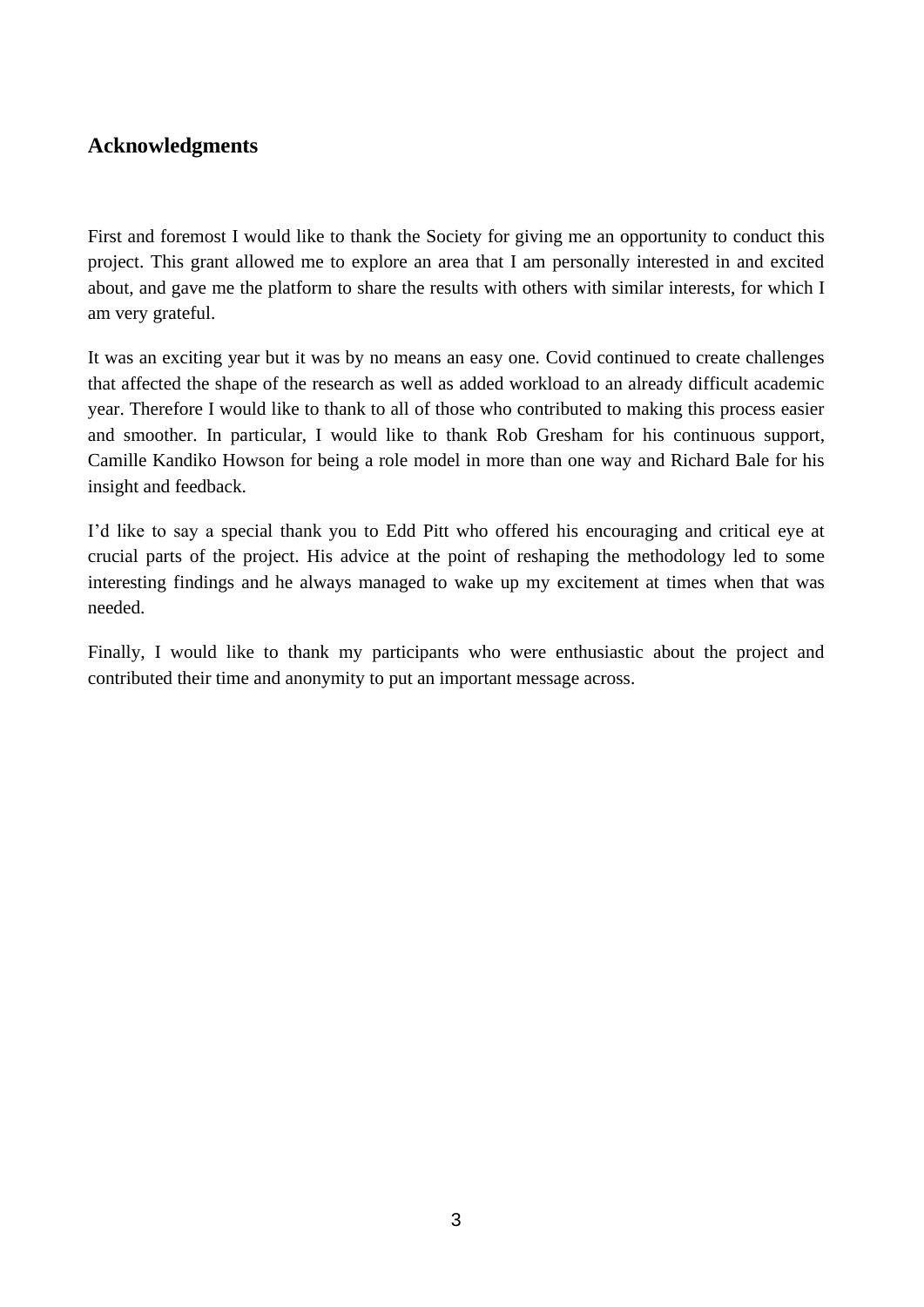# **Executive summary**

The student body in the UK is highly multilingual and multicultural. With the growing emphasis on the importance placed on feedback for students' learning, the role of students' cultural and linguistic backgrounds in their feedback comprehension has not been widely researched. While there is some recognition, it often places the discourse within the west and east divide, assuming a level of uniformity of experiences which in fact can be quite diverse on either side. While the literature (and to some extent practice) tends to prioritise Confucian backgrounds in terms of cultural diversity, there is very little discussion of European students, who, as own experience and their former fee status suggest, were often considered to be 'home'. This means that there is often an assumption amongst staff that those students easily adapt to (if not already are familiar with) the UK feedback practices and that their linguistic competence demonstrated through an appropriate IELTS score will enable them to comprehend the nuances of culturally situated feedback messages. As reflected in communicative competence theory and intercultural communicative competence theory, the ability to communicate in a foreign language requires more than just linguistic competence that language tests prioritise. Sociolinguistic or sociocultural competence, *i.e.* appropriately using and interpreting the language in given social contexts, is equally important especially when it comes to feedback that is culturally situated.

The purpose of this research was therefore to explore the cultural and linguistic diversity within the European student body and how it might impact on students' understanding of the concept of feedback and their comprehension of feedback messages. This exploration took place through digital storytelling methodology and interviews with 13 European Science Technology Engineering and Medicine (STEM) undergraduates. The data suggest that the students' past feedback experiences were in no way uniform and varied depending on the value attached to feedback within their broader and local cultures. Their current understanding of feedback has been shaped by their past experiences and further enhanced by the conceptualisation of feedback they were exposed to in the UK. Students' past cultural experiences also shaped their comprehension of feedback messages which was influenced by power balance and communication style around directness and politeness. While students experienced a level of acculturation in terms of grading, this did not directly translate to the understanding of the language of feedback and its intended message. Grade was found to be an important component aiding comprehension. The findings of the research suggest a greater need to discuss inclusivity of feedback in terms of the language and the role that past cultural experiences play in comprehension, calling therefore for adding a cultural dimension to the feedback literacy discourse.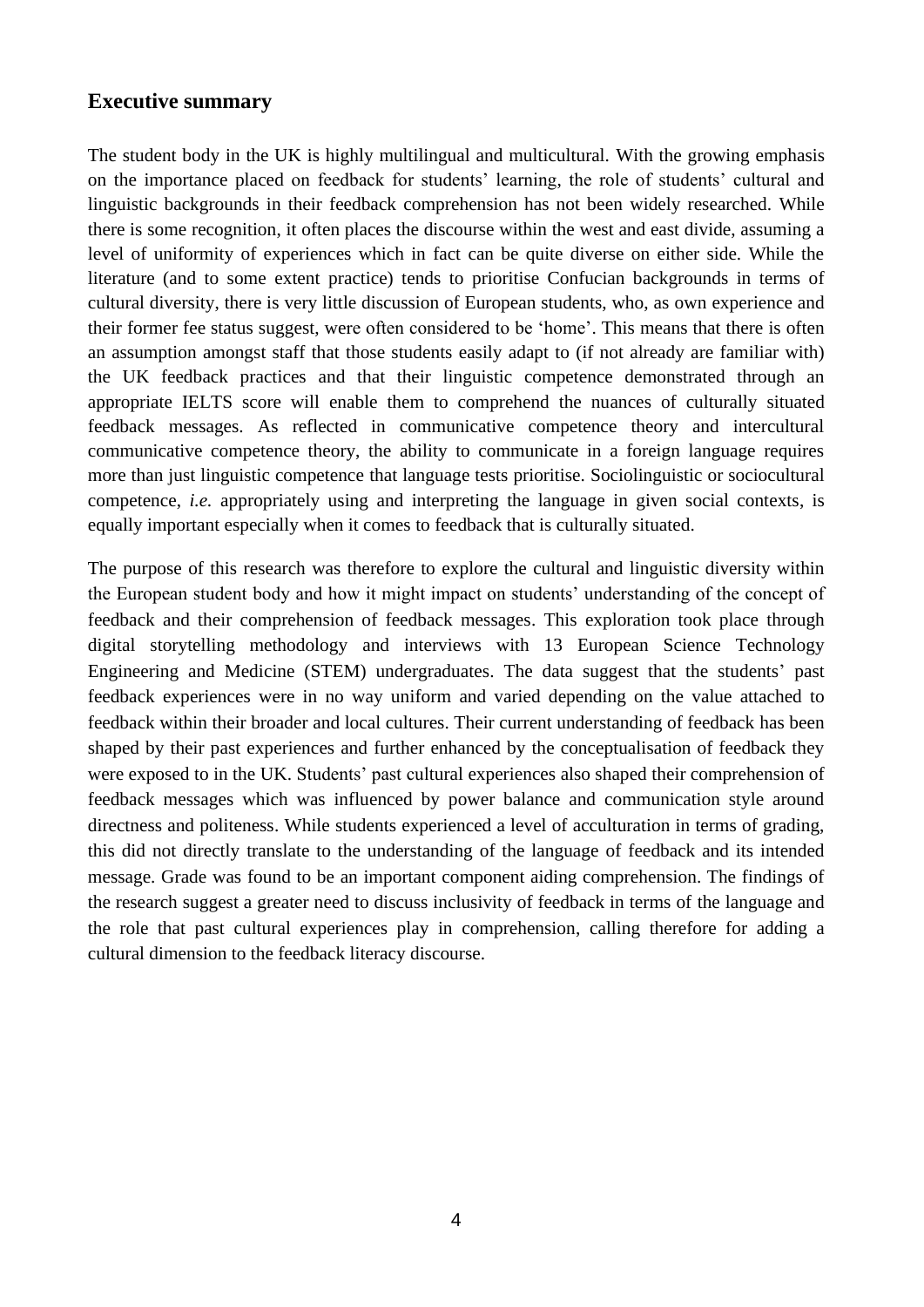# **Introduction and rationale**

Recent literature around feedback defines it as a dialogue (Nicol, 2010; Careless, 2015). This conceptualisation ties in with rethinking the role of feedback (Winstone and Carless, 2019) placing more agency on the student and therefore emphasising the need for developing greater student feedback literacy (Carless and Boud, 2018). While this thinking broadens the sources of feedback beyond the teacher, dialogue will still happen at some level between the student and the teacher.

For dialogue to take place both parties need to ensure there is a level of comprehension. This can be made challenging in polycultural environments (Hofstede, 2011) such as internationalised Higher Education institutions in the UK (THE, 2021). Despite diversity, there still is a tendency to discuss culture within the east versus west dichotomy, with the research prioritising Confucian contexts of the east. As Tien and Lowe (2013) and Hofstede (2011) explain, a lot of variety is hidden under the term 'eastern' or 'international' and same can be said about the term 'western'. My own experience of working with staff suggests that more often than not 'western' students, who used to be treated as 'home' due to their fee status are thought to have a level of familiarity with the UK feedback practices. This also comes with expectations of linguistic competence and assumptions around sociolinguistic competence (and lack of awareness of the differences between the two).

Hofstede (1980, p.25) defines culture as "collective programming of the mind which distinguishes one human group from another". Here, following Hofstede (1986) I accept that there are some large culture imprints in each society, however, similarly to Tien and Lowe (2013) I apply Holliday's (1999, p.237) notion of small cultures, attaching "'culture' to small social groupings or activities wherever there is cohesive behaviour". This extends the understanding of culture beyond the national level to institution and discipline hence situates this discussion at different levels of culture.

When discussing culture it is impossible not to consider language as those two are inseparable (Sapir, 1921). Culture will be reflected and imprinted in how messages in a given language are conveyed (Hofstede, 1986). Drawing on Carless' (2015) feedback as dialogue conceptualisation, language is the main tool for dialogue. When it comes to international students there are sector wide standards as to the linguistic/ grammatical competence (defined as a "speakers' ability to formulate 'well-formed' sentences" (Thornbury 2006, p. 37)) they need to demonstrate to qualify for undergraduate and postgraduate study in the UK. This is demonstrated via their IELTS score that confirms that they will be able to cope with linguistic burden of studying their discipline in a foreign language. Hence often linguistic competence representing the working ability to use the language is conflated with students' ability to understand cultural imprints in the language. This is even more so the case in a Science Technology Medicine (STEM) context where the language of the discipline is cognitively challenging hence can further blur the boundaries.

While linguistic competence is important, it is not the only indicator of a successful communicator. Several theories around communication (Canale and Swain, 1980; Canale, Celce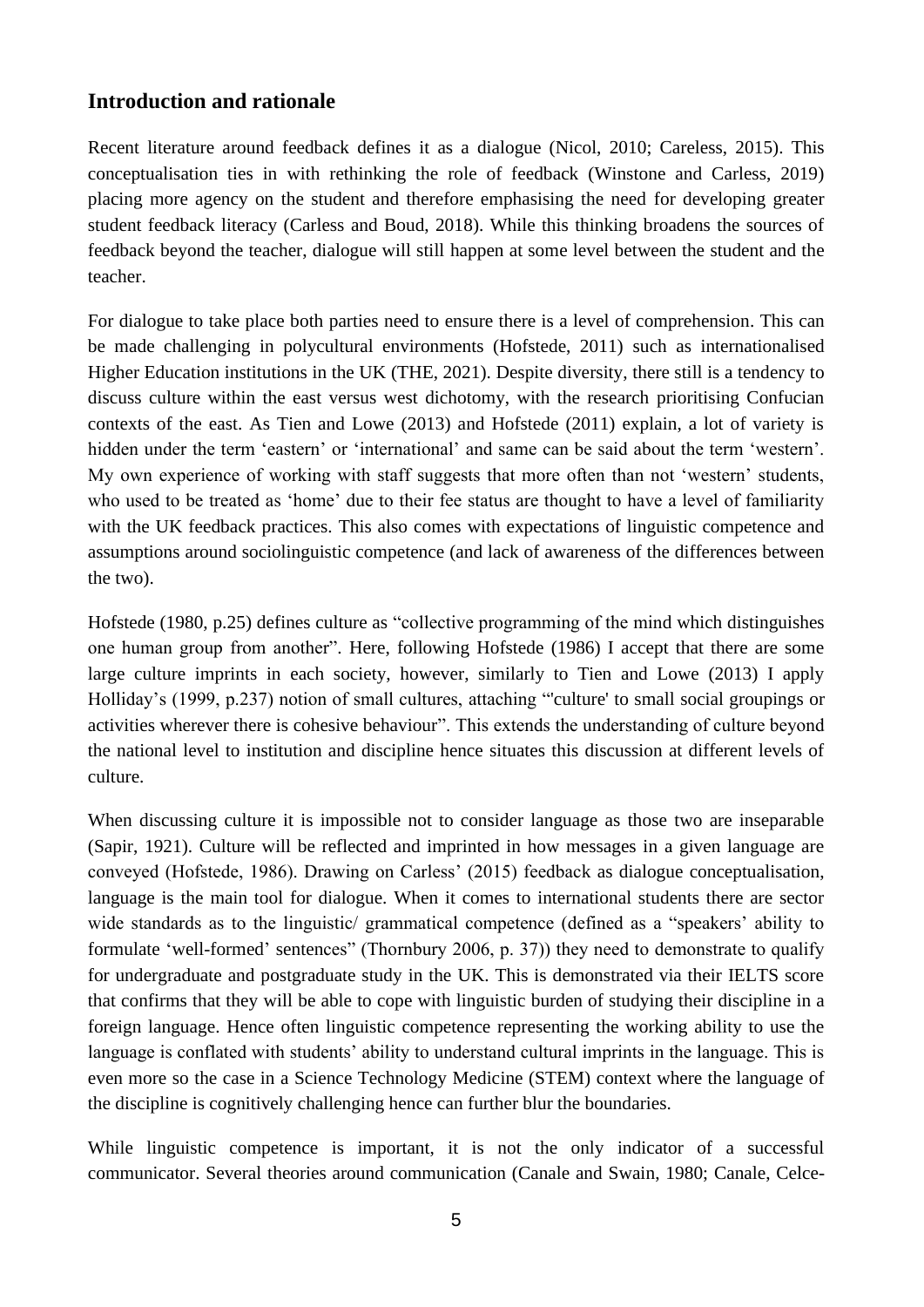Murcia et al. 1995; Deardorff, 2006; Byram, 2003, 2009; Celce-Murcia, 2008) emphasise sociolinguistic/ sociocultural competence, *i.e*. appropriately using and interpreting the language in sociocultural contexts, as an important component of (intercultural) communication. This ties into my own experiences. As an international staff member and a former international student, despite having advanced working proficiency of the English language, I still often find myself in sociolinguistically/ socioculturally confusing situations where a request of "Do you want to say more about this" is interpreted by me as a question where I have the freedom to say 'no'. This can easily extend into feedback practice which is highly situated in culture and therefore messages with intentions that are clear to the feedback giver might not be understood as such by the receiver.

Studies that looked into comprehension of feedback tended to look at the issue from two somewhat opposing angles. They either prioritise conceptualisation of discipline specific vocabulary or language representing key skills such as criticality, analysis without the focus on the international dimension (see for example Chanock, 2000; Zsohar and Smith, 2009; Winstone et al., 2017; Jones and Ellison, 2021; Maxwell, 2021); or the evidence comes from international students in a pre-university language courses (see Hyland and Hyland, 2001) focusing therefore on foreign language contexts situated outside of the discipline with teachers more attuned to the role that language and culture may play in understanding. Hence the purpose of this study is to situate European students' feedback practice within the context of the discipline and explore the role that language and culture plays in their uptake of feedback. In doing so the following questions are posed:

- 1. What does feedback mean to European students of different cultural backgrounds?
- 2. To what extent do linguistic factors affect students' understanding of specific feedback messages and functions?

The focus on European students aims to unpack the variety within this group that remains underresearched.

# **Methodology**

The nature of the questions situated the research within the interpretive paradigm. Digital storytelling was chosen as a methodology that has the potential of exposing the complexity of participants' experiences with added benefits of interactivity, nonlinearity, user participation and co-creation (Barber, 2016). The method involves presenting participants stories as told in their own words through the use of short "mini-films" (Rodrigues et al, 2021, p.13) hence while it's ethically more complex due to lack of anonymity, Rieger et al., (2016, p.2) rightly point out that the outputs have the potential to "enhance the meaning of research findings". Given that the aim of the research is to encourage rethinking practices around feedback, this method has the potential to provide a more convincing evidence for change.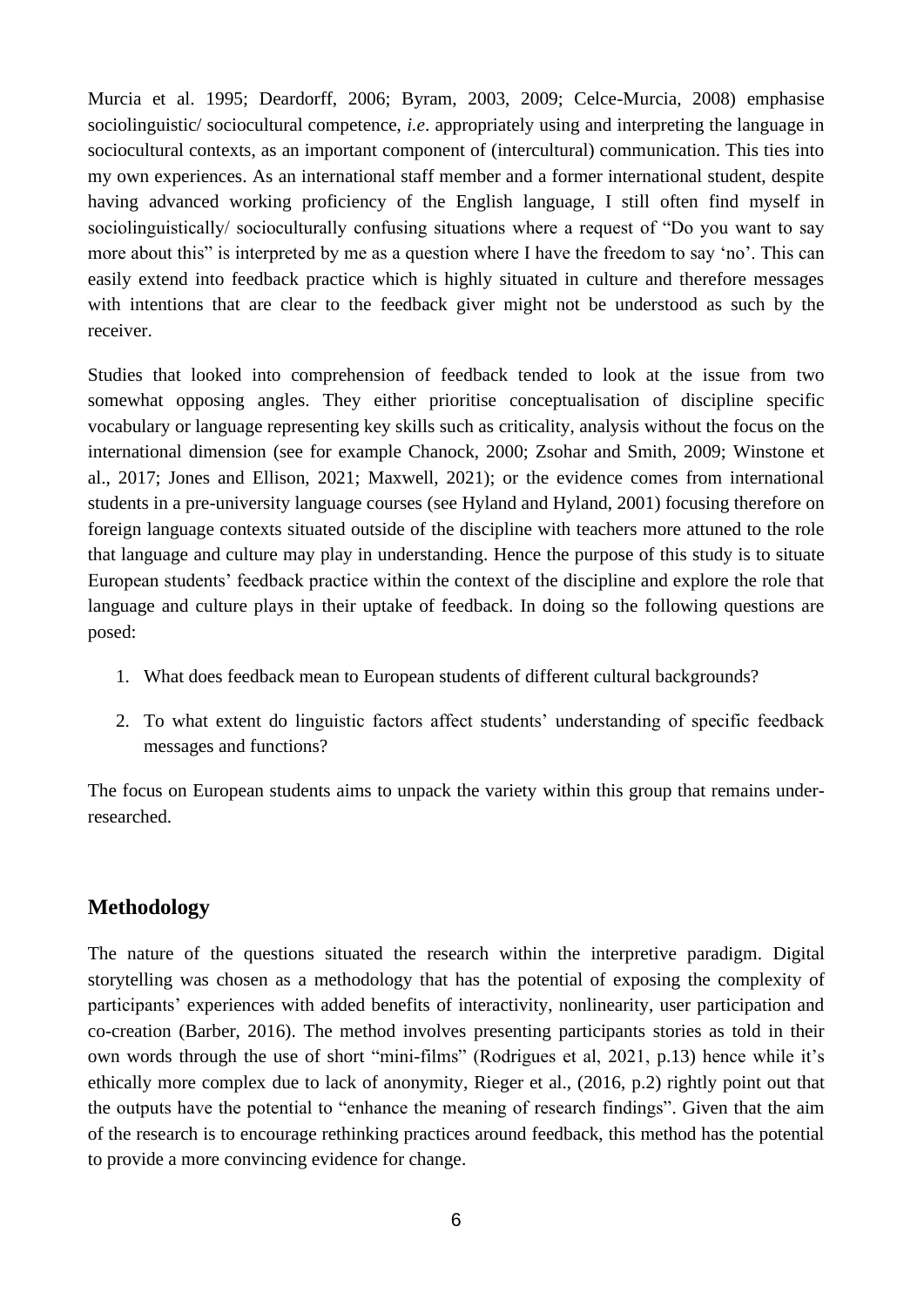Savin-Baden and Tombs (2017) enumerate a number of approaches to creating stories with the interviewer taking on different roles. For this project I followed Stenhouse et al (2013) approach who took a central role in facilitating a creation of stories around important issues, or as is the case here, main themes and subthemes.

In order to create digital stories  $13<sup>1</sup>$  STEM undergraduate students studying at a research intensive institution in London that identified themselves as European were interviewed (Table 1). To allow a level of flexibility the interviews were semi-structured and lasted for an approximately an hour. Those interviews, with the participants' consent, were video or audio recorded and snippets were used to create videos illustrating their stories<sup>2</sup>.

The participants were recruited via student led social media channels, emails distributed through cultural societies as well as emails sent via departmental reps. The recruitment took place between December 2020 and April 2021.

The researched institution demands high grades to be accepted onto any course and therefore attracts high achieving, ambitious students. This is important to note as they are very ambitious, motivated and focused on improvement which is what underpinned our conversations around feedback.

The interview consisted of two parts. Part 1 uncovered students' past feedback experiences and how they compare to and influence their feedback practice in the UK, therefore fleshing out their feedback histories. Part 2 focused on discussion of selected feedback samples and unpacking their comprehension of the language of feedback. The chosen samples of a lab report, an assessment familiar to all STEM students, highlighted different features of feedback such as balance of praise and criticism, feedback focusing only on praise, feedback sandwich, feedback without any judgment and a sample that could be considered harsh. The participants were asked to first discuss their impressions of each sample, how it is understood, action they would take and a grade they would expect. Then the grade was revealed and a similar discussion was repeated.

The research followed BERA ethical guidelines and gained ethical approval from the host institution's ethics committee.

The interview data was analysed using thematic analysis. Following Braun and Clarke's (2006) guidance, once the codes were generated inductively they were then combined into themes. A theme is defined here as capturing "…something important about the data in relation to the research question and representing some level of patterned response or meaning within the data set" (Braun and Clarke, 2006, p.82). Hence it combines the recognition of a pattern emphasised by Fereday and Muir-Cochrane (2006) and an overall relevance to the question.

<sup>&</sup>lt;sup>1</sup> One participant only allowed to use her data in publications and one participant only consented to audio <sup>2</sup> The video playlist can be found here:

https://voutube.com/playlist?list=PLnVdXt\_sGODeYlxzk290\_MYVmRM1JOJz-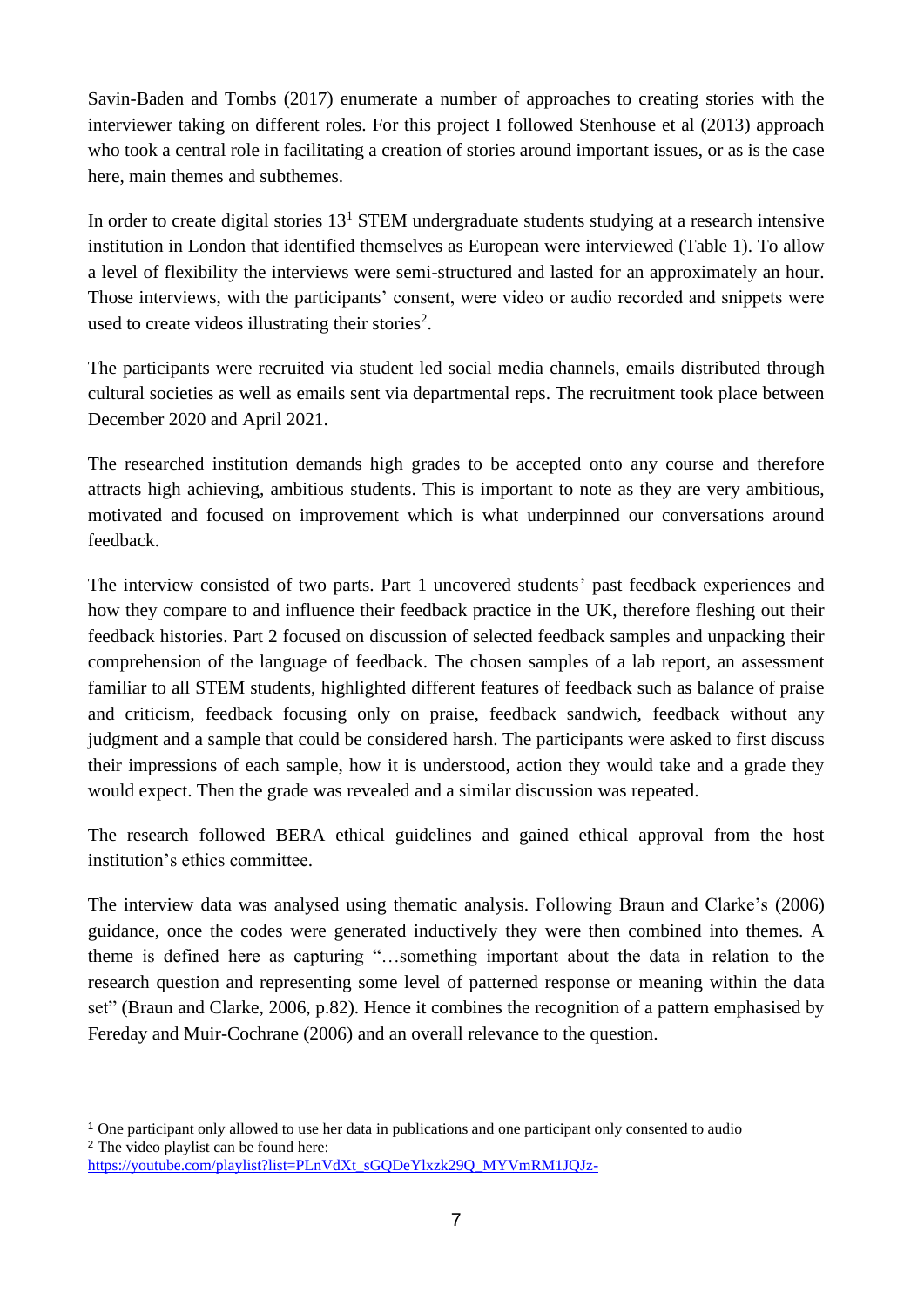| <b>Participant Pseudonym</b> | <b>Country of origin</b> |
|------------------------------|--------------------------|
| Ionut                        | Romania                  |
| Elena                        | Romania                  |
| Cristina                     | Romania                  |
| Jan                          | Slovakia                 |
| Jarka                        | Slovakia                 |
| Magdalena                    | Poland                   |
| <b>Kostas</b>                | Greek Cyprus             |
| Timus                        | Estonia                  |
| Kiki                         | Finland                  |
| Greta                        | Italy                    |
| Defne                        | Turkey                   |
| Daniela                      | Portugal                 |
| Rasa                         | Lithuania                |

Table 1. Summary of participants

An indicative timeline for the project is presented below (Figure 1).

|                            | Sep | Oct | $\operatorname{Nov}$ | Dec | Jan | Feb | March | April | May | June | July | Aug | Sep | Oct | <b>Nov</b> | Dec |
|----------------------------|-----|-----|----------------------|-----|-----|-----|-------|-------|-----|------|------|-----|-----|-----|------------|-----|
|                            |     |     |                      |     |     |     |       |       |     |      |      |     |     |     |            |     |
| Restructuring<br>the       |     |     |                      |     |     |     |       |       |     |      |      |     |     |     |            |     |
| research in light of covid |     |     |                      |     |     |     |       |       |     |      |      |     |     |     |            |     |
| Finalising<br>interview    |     |     |                      |     |     |     |       |       |     |      |      |     |     |     |            |     |
| schedule                   |     |     |                      |     |     |     |       |       |     |      |      |     |     |     |            |     |
| Recruitment                |     |     |                      |     |     |     |       |       |     |      |      |     |     |     |            |     |
|                            |     |     |                      |     |     |     |       |       |     |      |      |     |     |     |            |     |
| Literature review          |     |     |                      |     |     |     |       |       |     |      |      |     |     |     |            |     |
| Data analysis              |     |     |                      |     |     |     |       |       |     |      |      |     |     |     |            |     |
|                            |     |     |                      |     |     |     |       |       |     |      |      |     |     |     |            |     |
| Analysis write up          |     |     |                      |     |     |     |       |       |     |      |      |     |     |     |            |     |
|                            |     |     |                      |     |     |     |       |       |     |      |      |     |     |     |            |     |
| Dissemination              |     |     |                      |     |     |     |       |       |     |      |      |     |     |     |            |     |
|                            |     |     |                      |     |     |     |       |       |     |      |      |     |     |     |            |     |

Figure 1. Project timeline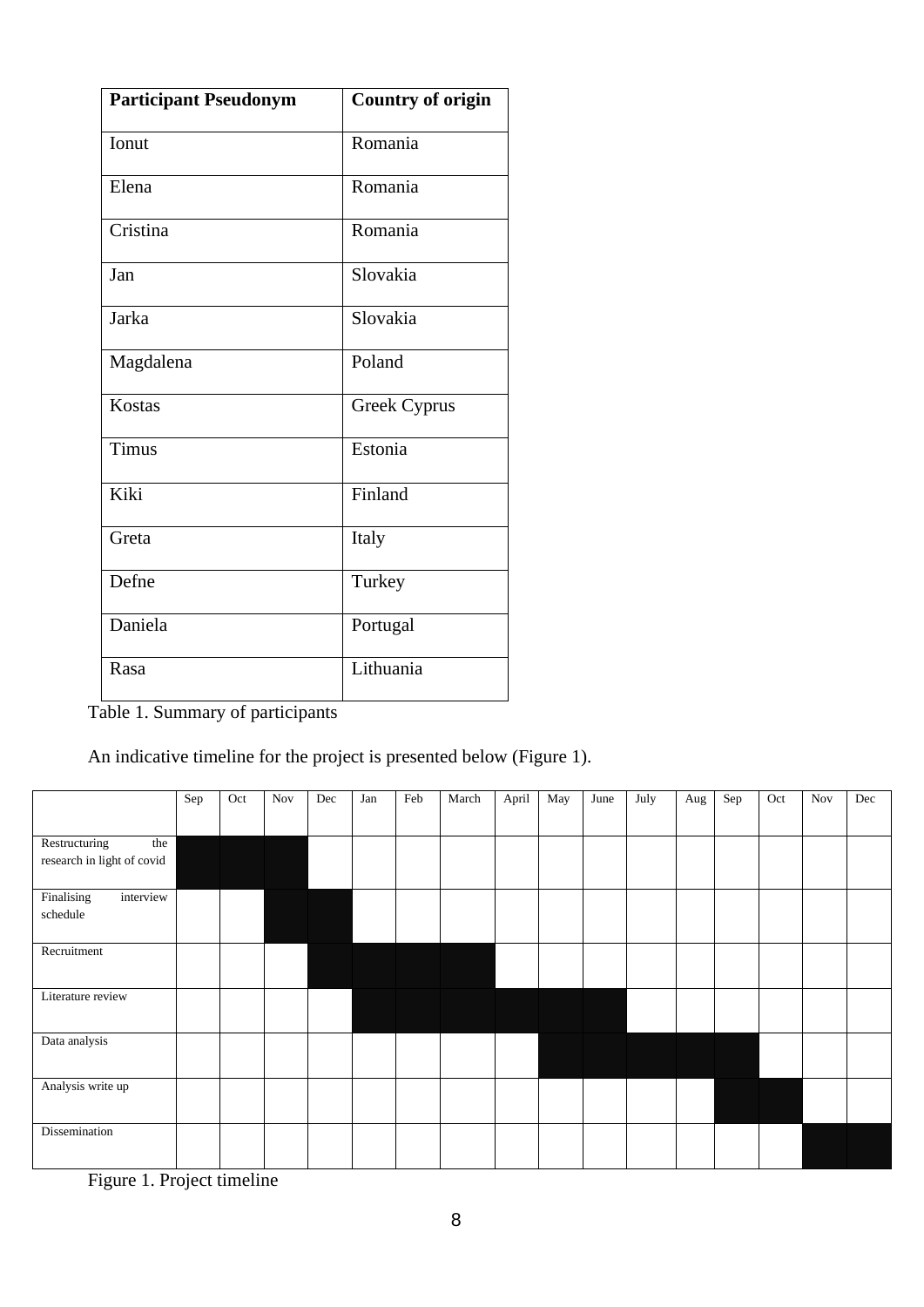# **Results and discussion**

## *Feedback histories*

Translating and defining feedback

commenti geri bildirim cometariu pastabos ankieta la retroazione feedback tagasididet anatrofodótisi spätná väzba palautetta

Figure 2. Students' translations of the word feedback in their mother tongues.

The understanding and expectations of feedback that the students brought to the UK were influenced by their past conceptualisations of feedback rooted in what the word meant in their mother tongue and how this meaning translated onto practice. The majority of the participants more often than not were not able to locate an exact translation of the term 'feedback' in their mother tongue. This mirrors my own experience where an equivalent does not exist which indicates different status and value attached to feedback. Whatever translation the participants provided, it tended to flesh out some of the characteristics of feedback they received, such as 'negative comments' in Lithuanian, emphasis on 'grading' in Romanian or focused on satisfaction surveys in Polish; hence the translation put emphasis on different aspects/ functions of feedback that were prevalent in a given context.

A direct translation that indicated an entirety of feedback practices was present in those contexts with a well-embedded feedback culture such as Finland. For those participants their UK experience compared less favourably with feedback practices they experienced at home. Some countries tended to adopt an English equivalent of the word with a closer alignment to how feedback is described in the UK context.

The emphasis would direct expectations around feedback. So for example the Lithuanian word *pastabos*





that emphasises negative comments created an expectation for feedback to focus on that. This led this particular student to be dissatisfied with a more balanced approach found in the UK: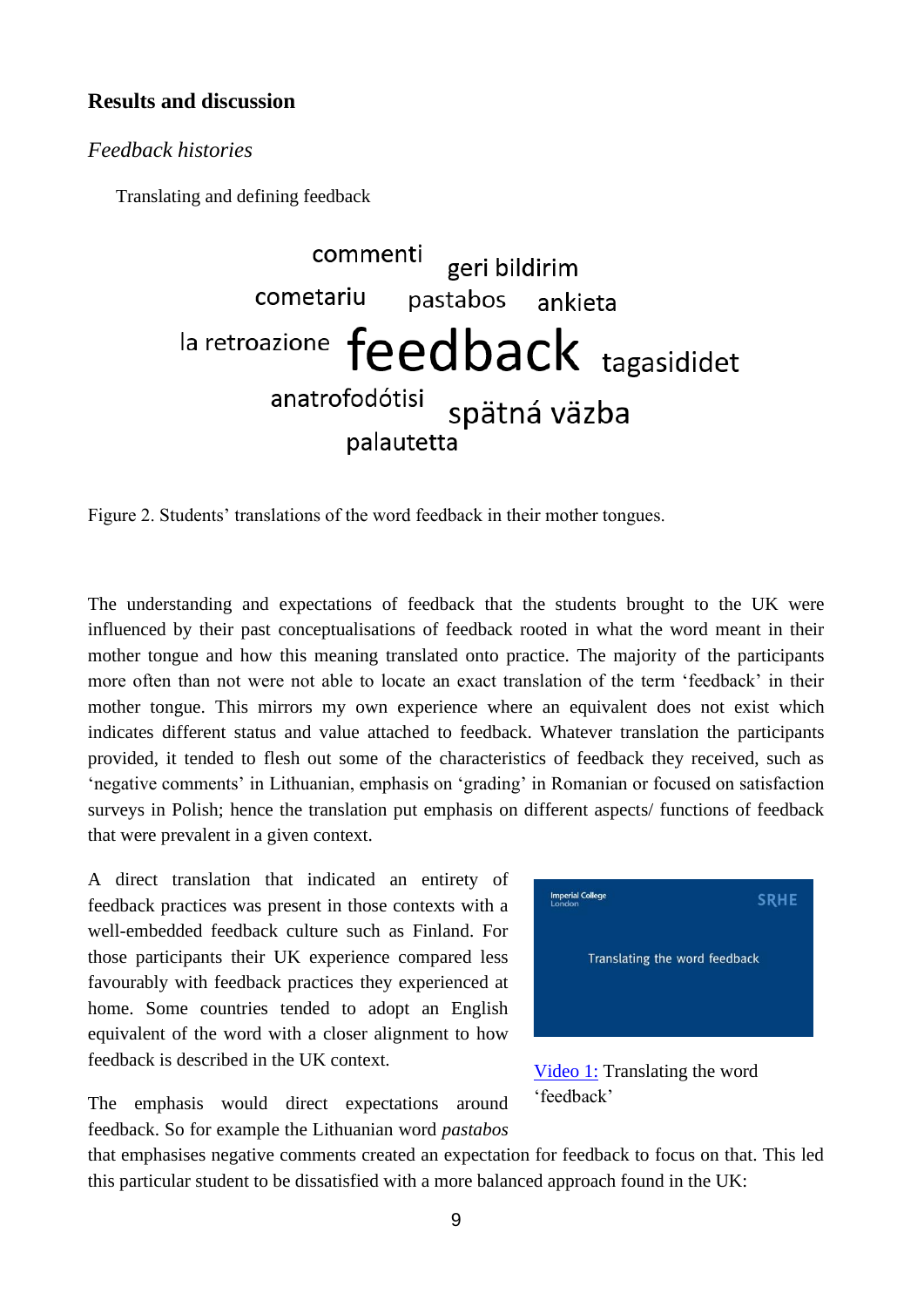"I think at the start I was quite frustrated with the lack of especially negative feedback. 'Cause, I think for a lot of coursework you get back with some comments, but most of them are saying that how you did things well and how they like that specific figure. And then you think but why don't I get a maximum grade then? Where are the areas that I need to improve in?" (Rasa, Lithuania)

Regardless of the translation and what is prioritised, similarly to Rasa, all participants defined feedback in terms of information on how to improve hence thought of feedback as a tool to become better. This thinking aligned with the type of ambitious and high achieving learner that the university attracts.



[Video 2:](https://www.youtube.com/watch?v=kcqlf8sm1ms) The meaning of feedback

#### Past feedback experiences

The participants' feedback experiences were highly polarised providing evidence as to the variety hidden under the term European. Those experiences were ranging from what the participants would describe as "no feedback whatsoever" (Romania, Italy) to a highly developed culture of rich feedback or dialogue (Finland, Turkey) (Figure 2).

| <b>Imperial College</b><br>London | <b>SRHE</b> |  |  |  |  |  |
|-----------------------------------|-------------|--|--|--|--|--|
| Past experiences of feedback      |             |  |  |  |  |  |
|                                   |             |  |  |  |  |  |





Figure 3. The variety of students' feedback experiences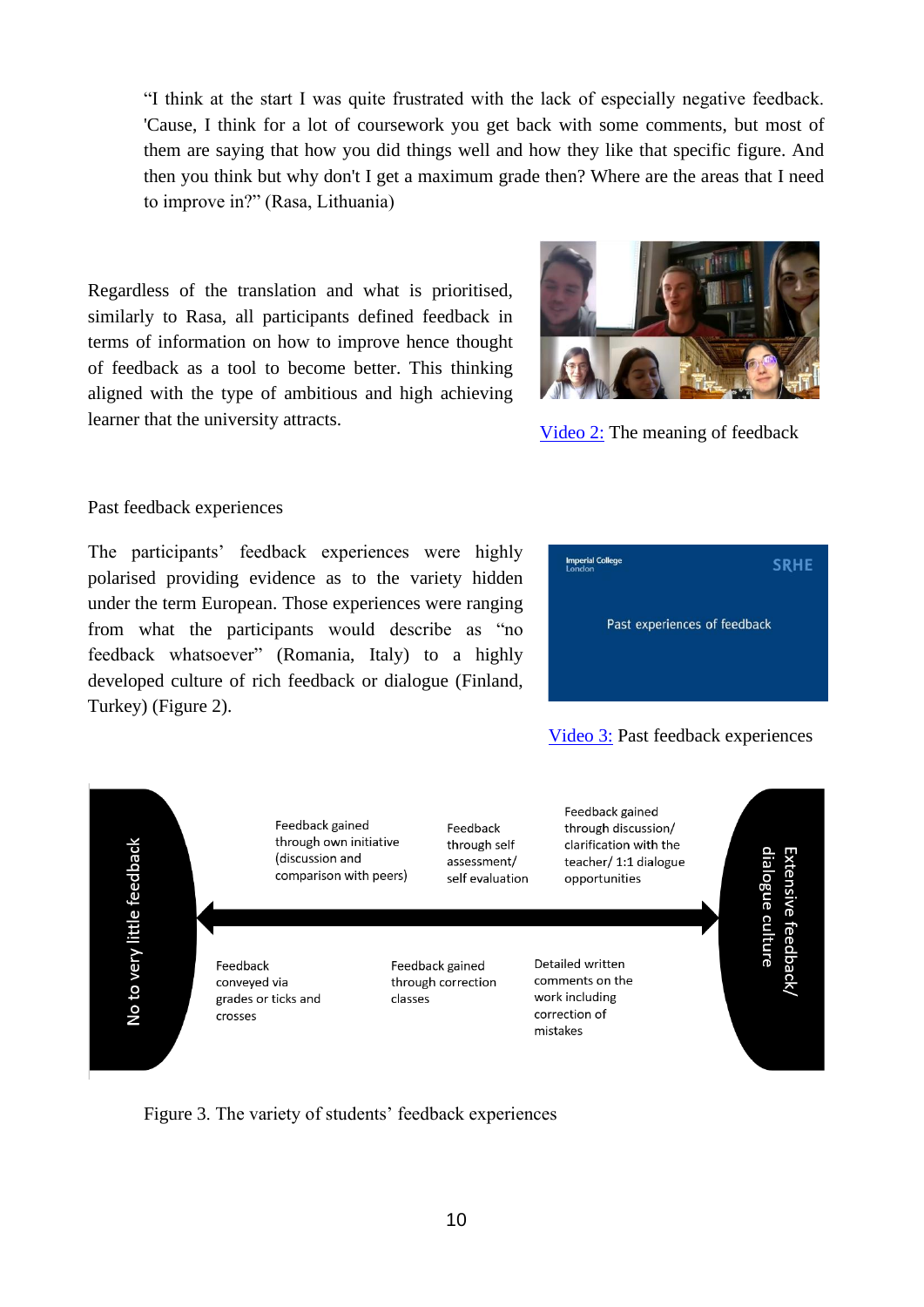An interesting finding relates to the fact that in real or perceived absence of tutor feedback, students developed own strategies to ensure that feedback serves the intended purpose of helping them improve. This would usually revolve around discussion and comparison with peers to determine where and why mistakes were made. Own experience suggests that such behaviours are often interpreted negatively by staff as students finding faults with feedback, however, it seems to be a successful past strategy that is being re-adopted in the absence of or lack of understanding of the feedback that was provided. This behaviour indicates students taking a great agency and displaying some self-regulation (Nicol, 2006) – qualities that are priorities in the new feedback paradigm (Winstone and Carless, 2019). A question for further exploration is whether those students whose past feedback cultures forced them to adopt feedback seeking behaviours enter the UK HE with a better developed feedback literacy (Carless and Boud, 2018)

Overall, despite an initial perception of receiving no feedback, all students were able to identify regular correction classes (*i.e.* going through graded tests as part of the lesson and identifying mistakes) as instances of feedback. This type of feedback initially deviated from the idea of feedback that their UK experiences shaped (*i.e*. written feedback forms) but was eventually recognised as feedback when further unpacking their histories. Hence overall the students were able to recognise feedback talk (Heron et al., 2021) as feedback, however, in some instances indicating insufficiency of their past experiences when compared with their newly shaped feedback norms.

# **Reading between the lines – interpretation of messages**

Sociolinguistic or sociocultural knowledge played an important role in students' ability to comprehend feedback messages and take action. This was exemplified at different points in the interview by students' interpretation of what is advice and what is a necessity, and what is meant by politeness.

Phrases such as 'you might want to add X", "you could have included X" or "the essay would have benefitted from X" were interpreted differently by different participants. Some would understand this as a "kinder way of saying, "oh, you did not have this and you should" (Defne, Turkey), some would interpret the phrases as an option as "It doesn't say like you must" (Ionut, Romania).

This interpretation was often culturally influenced and depended on students' conceptualisation of feedback as advice rather than mandate and the past power balance between students and teachers (Hofstede, 1986) and the participants' attitude to that power balance. Students who came from contexts where the social positions of teachers and students were very distinct and the word of the teacher was final would interpret the examples above as a mandate. Those students with more relaxed patterns of student/ teacher interaction or those who would oppose the strict hierarchical relationship would treat it as an option and advice that they may ignore if they wish.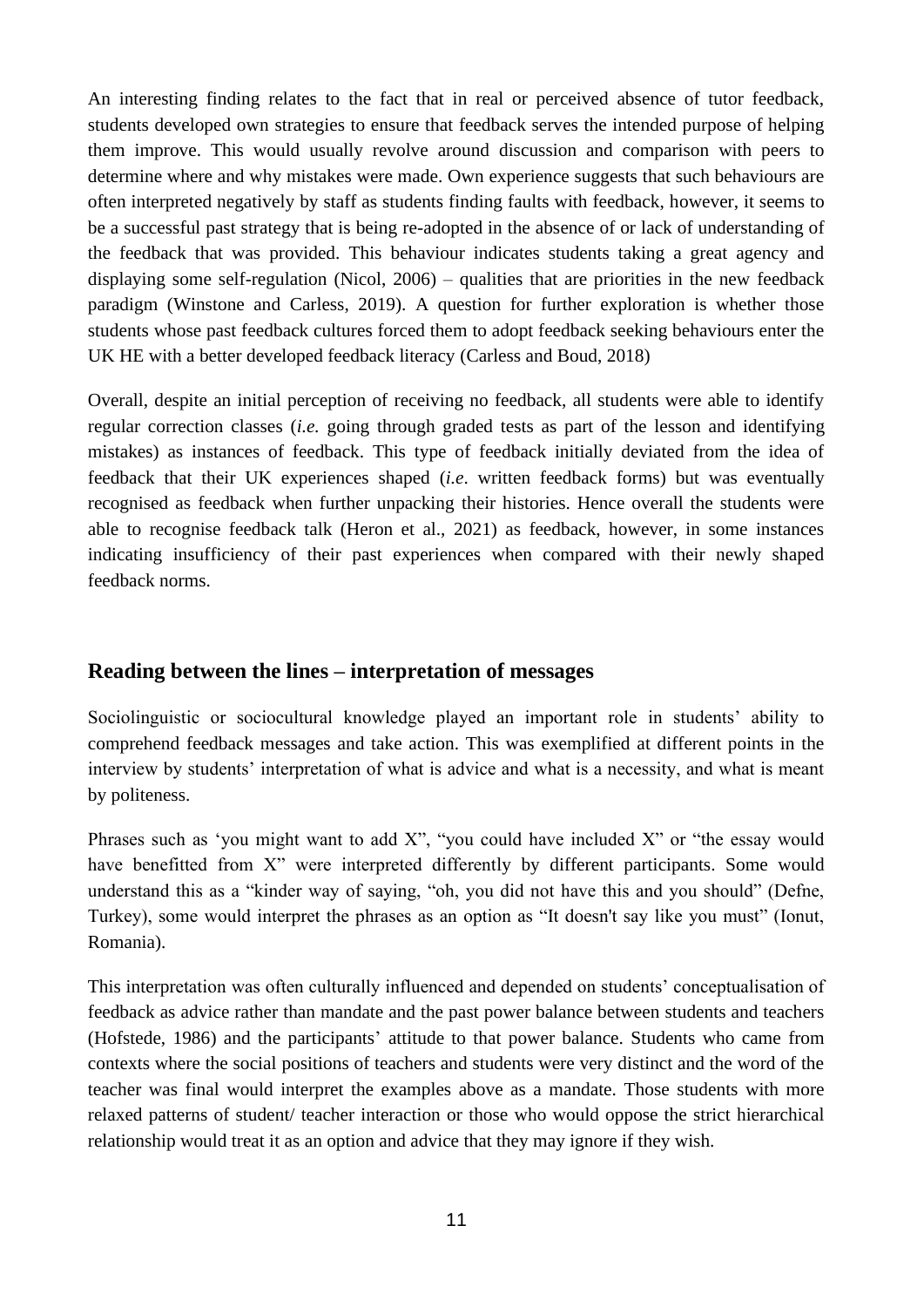The participants' interpretation of politeness was another main point for discussion. What is defined as politeness here are instances of feedback where some of the more negative messages are communicated positively or supplemented with praise that may be disproportionate to the actual level of performance. Such feedback practice, often associated with the feedback sandwich, has been widely criticised on the basis of having no real value (MacDonald, 1991), masking the complexity of feedback (Scott and Coate, 2003) and disguising helpful information (Boud and



[Video 4:](https://www.youtube.com/watch?v=XGQ_RORzPCY) Padding, politeness and diplomacy

Molloy, 2012). However, with the growing understanding of the role of emotions in feedback (Pitt and Norton, 2017; Carless and Winstone, 2019) a more nurturing approach reflected in the language used that could be interpreted as politeness is still often used as a way to help manage affect in social situations (Brown and Levinson, 1987).

Students more familiar with what is considered to be the British style of communication and the UK HE system were able to recognise the motivational purpose of "politeness" (Greta, Italy), "padding" (Jan, Slovakia) or "diplomatic feedback" (Ionut, Romania) and interpret the feedback through that lens understanding that the overall message "suggests I'm in pretty big trouble" (Ionut, Romani). This, however, was not the case for all students who would take the message as "what is said rather than what is meant" (Jan, Slovakia). This led to a disconnect between an action students intended to take based on their interpretation and an action they should be taking.

Overall, as any English as a Foreign Language textbook suggests, the participants understood politeness to be an inherent characteristic of the British culture with a protective function of trying to "not hurt our feelings" (Greta, Italy), however, there was an agreement that especially for those coming from contexts with less tolerance for uncertainty (Hofstede, 1986) it introduces an element of ambiguity that according to students has no place in feedback. All interviewed students agreed

that feedback "is a chance for us to be honest with each other where is good and where is bad" (Ionut, Romania). Drawing on honesty as a characteristic and purpose of feedback, clarity attributed to straightforwardness is something that students preferred over politeness. Students acknowledged a potential level of discomfort in hearing 'bad news' but concluded that "if there is mutual respect and …If it's clear what was wrong, no one should be afraid of telling and no one should be afraid of reading it" (Greta, Italy).



[Video 5:](https://www.youtube.com/watch?v=qM4CgFziJhs) Straightforwardness, honesty and clarity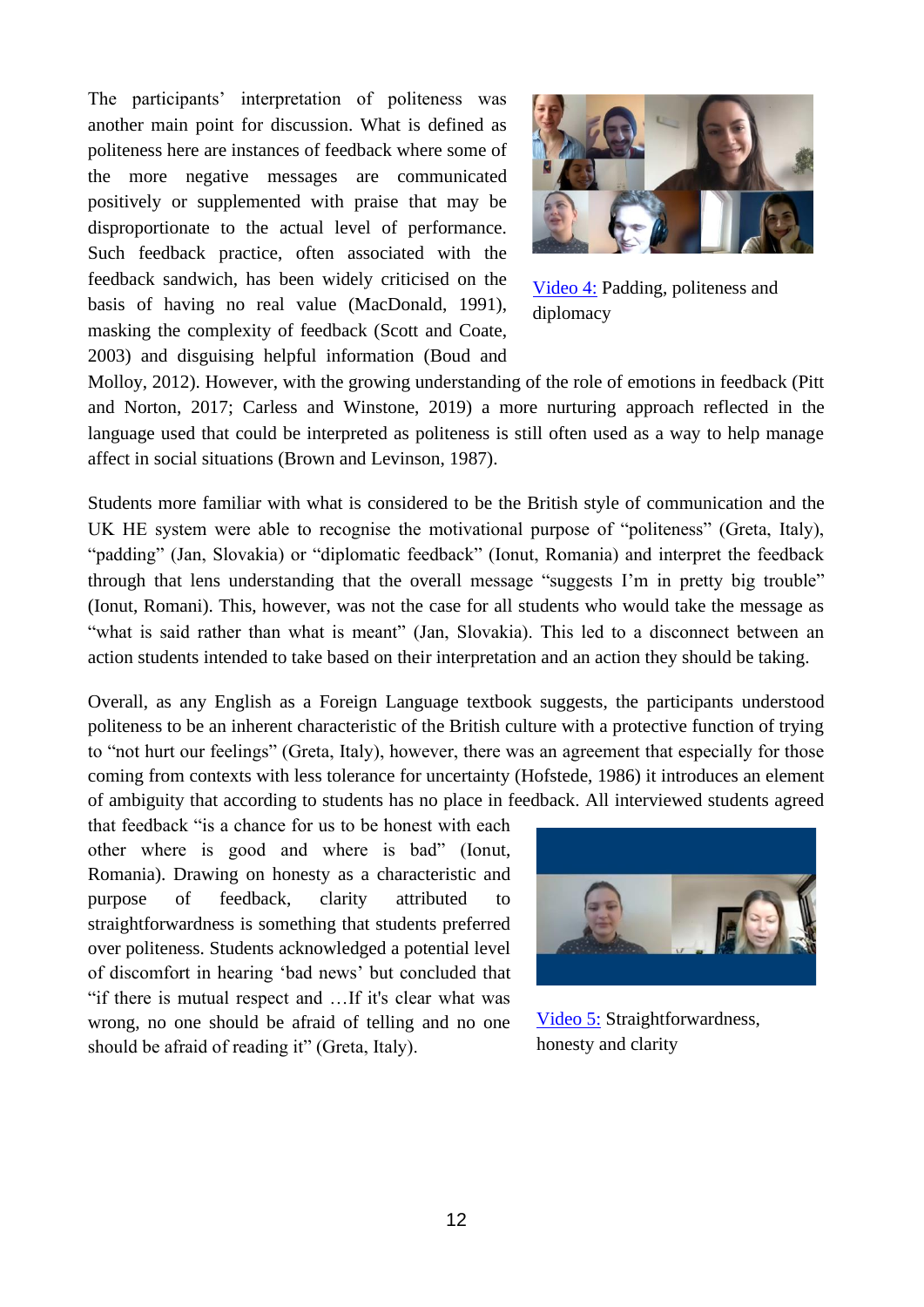# **Grade as the context for interpretation**

As discussed above, the interpretation of the language tended to be problematic and depended on the students' familiarity with the culture and as well as some historical assumptions from past experiences they brought to the new learning context. What made that message clearer was the presence of a grade, which provided a context for interpretation.

In the first instance the grade provided a context for translation of the language of feedback. Adverbs 'quite' or adjectives 'sufficiently' were directly translated differently without and with the presence of the grade. 'Quite' no longer meant 'very' and 'sufficiently' was appropriately associated with meeting the minimum requirements. This also extended to interpretation of such sentences as "It was a good attempt" and "Well done for completing this part". Without the grade the phrases were interpreted as praise, with the grade it became clear that the key to understanding is 'attempt and 'completing this part'. This links to the idea of 'conventional indirectness' that implies different interpretations across contexts (Ramani et al., 2017).

The grade also changed the interpretation of the tone of feedback. While initially the abovementioned phrases were welcome and seen as a positive encouragement, once the grade provided context as to what they really mean, the tone was interpreted as "slightly patronizing" (Rasa, Lithuania) and "passive aggressive" (Defne, Turkey).

Most importantly, having this additional context to decipher the hidden messages changed the students' interpretation of what action needs to be taken from feedback, which in turn added more clarity that the students appreciate and allows to take full advantage of feedback to improve learning.

# **Translating the language onto the grade**

The discussion of feedback led to the discussion of assessment and the grading as the grade deflation the students experience in the UK was one of the biggest adjustments. All of the students admitted this change in grading was effectively communicated to them by their respective departments and expectations were managed. While they claimed this understanding and the ability to translate their old grades onto the new context meaning that 100% is not achievable and 70% is an excellent grade, this didn't translate further onto the language of feedback. Despite understanding that 'satisfactory' or 'sufficient' indicates a lack of something or meeting 'bare minimum' requirements, the grade expectation would still be around 70% as a number that adequately represents just meeting the requirements. This would be the case based on their past experiences in their home countries with 100% within reach but not in this case. Hence some participants understood the language and the grade inflation in isolation but the final interpretation of those two components together took place through the lens of their past experiences.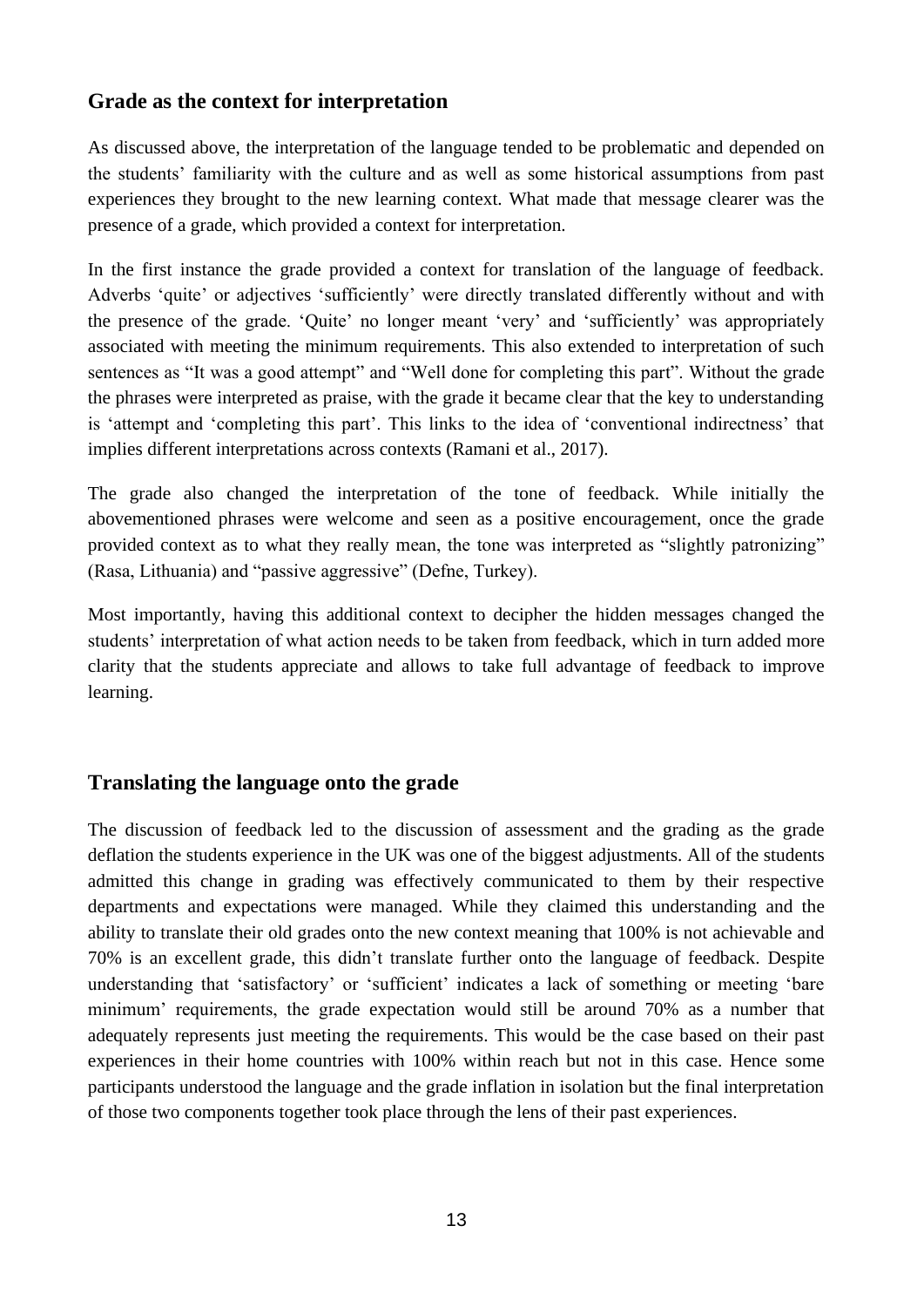# **Conclusions/ recommendations**

The student stories unpack the variety of feedback conceptualisations and experiences hidden under the umbrella term 'European'. The data suggest that for the interviewed students there was a link between their cultural imprints, their conceptualisations of feedback and their understanding of what action needs to be taken from the language of feedback. The data also suggest that at times, despite good linguistic knowledge, the students found themselves at a loss as to the real message the feedback was trying to convey hence lacking some sociolinguistic skills. Those students who were more familiar with the British culture either by getting their secondary school education in a British school or because of the acculturation were better able to interpret the meaning behind some feedback functions. In many cases, the grade was the factor that helped with untangling the complexities of messages packaged in feedback.

The discussion of the role of culture and feedback aligns well with discourse around inclusivity, which has already been recognised by Rovagnati et al. (2021) and Rovagnati and Pitt (2021). Alongside decolonising the curriculum initiatives, Bond (2021) has been calling for a more language aware curriculum and this call should extend to the language of feedback given its role in student learning.

From a theoretical perspective, our understanding of feedback literacy needs to include a closer consideration of culture and language. It is clear from the data that both of those factors influence all areas of feedback literacy (Carless and Boud, 2018), *i.e*. students' ability to appreciate feedback can be culturally bound and affected by the status and conceptualisation of feedback in their home countries. Similarly, in order for the students to be able to refine evaluative judgements, take action in response to feedback and work with emotions productively they need to be able to comprehend the message they receive and interpret accurately the intention of the feedback giver. This is also determined by their understanding of the language that is culturally situated. Current thinking about feedback literacy does not emphasise the cultural dimension and is also absent from the discussion of what competencies feedback literate teachers should possess (Boud and Dawson, 2020).

In practical terms, current discussion around the differences in grading and what feedback is should be further extended to include a reflection on how own cultural and linguistic past experiences might affect current practice in the new context.

The data from this study suggest that for students who are new to the system or haven't had a chance to fully develop their sociolinguistic awareness, a grade is an important context for interpretation of feedback containing cues about what actions need to be taken from feedback. This calls for a rethink about the impact that detaching feedback from the grade might have on students' learning. This, however, could be problematic for some contexts and in such cases feedback should prioritise clarity and honesty over any other function that aims to manage affect.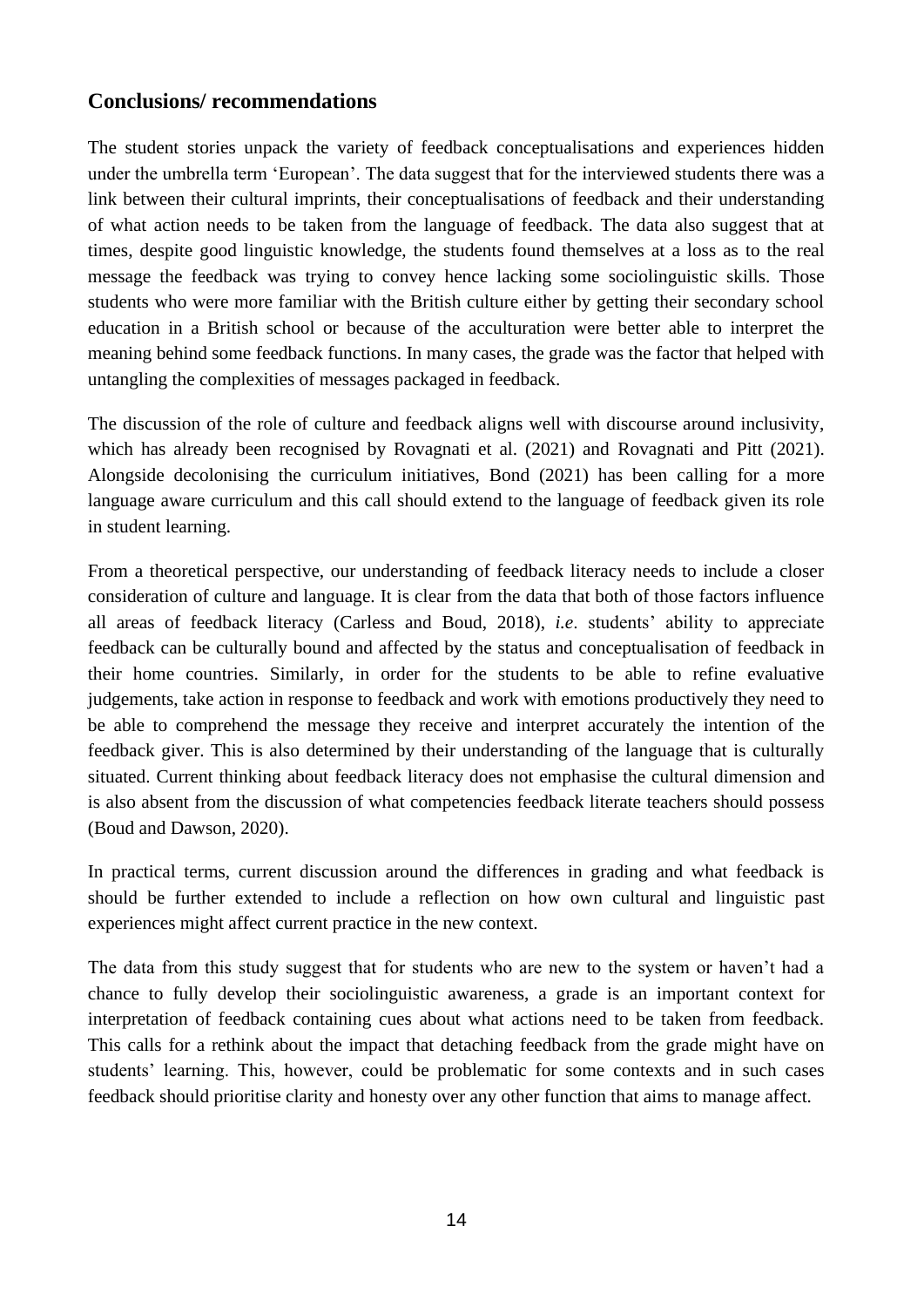# **Further research**

The UK HE is highly international and that is also reflected in the body of staff, not just the students. It is naïve to consider that feedback dialogues are taking place within the context of the English as a first language teacher and an English as a second/ third language student. While this was not an assumption in this study, it is important to explore how culture might impact on staff's approach to feedback giving and how such intercultural interactions happen within the constraint of the host culture. This will complement current work by exploring the views of those on the other side of the feedback dialogue. This work is already being undertaken as an extension of this project.

# **Dissemination**

| Presentations/conferences                                                                       | Publications                                                                                                                              | Other outputs                                                                                                        |
|-------------------------------------------------------------------------------------------------|-------------------------------------------------------------------------------------------------------------------------------------------|----------------------------------------------------------------------------------------------------------------------|
| <b>SRHE</b><br>conference<br>presentation (completed)                                           | Journal article in Studies in<br>Higher<br>Education<br><b>or</b><br>Assessment and Evaluation<br><i>(manuscript</i> )<br><b>HE</b><br>in | Videos<br>illustrating<br>student<br>stories to be embedded into<br>provision and made available<br>publicly for use |
|                                                                                                 | preparation)                                                                                                                              |                                                                                                                      |
| <b>ICED</b><br>in<br>November 2022<br>(abstract accepted for the<br>2021 conference, however it | A chapter in a feedback book<br>edited by Carol Evans and<br>Michael Warring (draft came                                                  |                                                                                                                      |
| will be resubmitted for the<br>2022 in person event)                                            | back from review)                                                                                                                         |                                                                                                                      |
| Assessment and Evaluation<br>HE (June $2022$ ) – abstract<br>preparation in progress            |                                                                                                                                           |                                                                                                                      |
| Institutional<br>educational<br>presentation<br>network<br>(ChersNet)                           |                                                                                                                                           |                                                                                                                      |

Table 2. Dissemination plan

.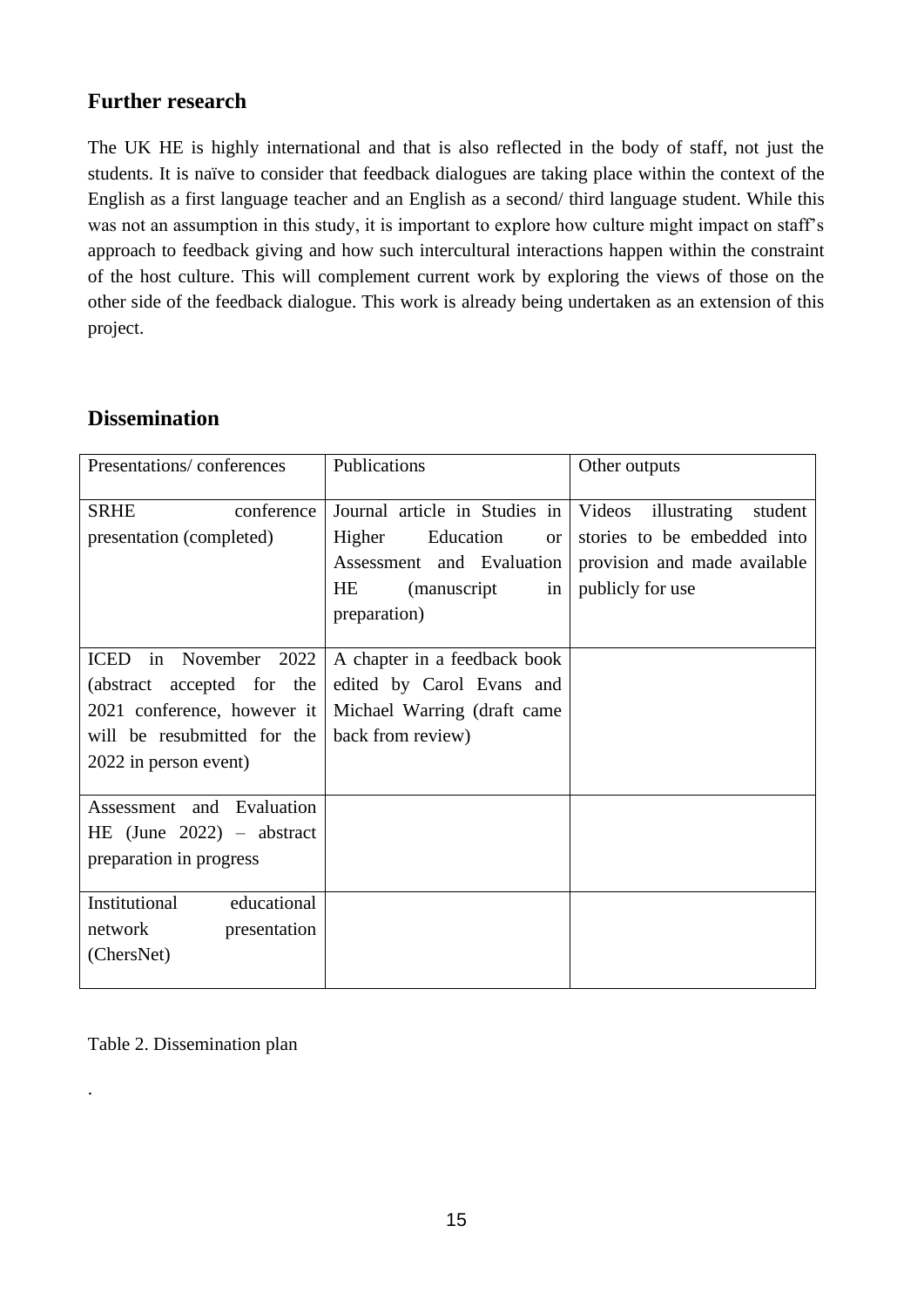# **References**

Barber, J. F. (2016) 'Digital storytelling: New opportunities for humanities scholarship and pedagogy', *Cogent Arts & Humanities*, 3 (1), 1181037, DOI: 10.1080/23311983.2016.1181037

Bond, B. (2021). 'Academic literacy development up close: Intermediary connections afforded by in-sessional EAP'. BALL seminar: Language, literacies and learning in the disciplines: A Higher Education perspective,  $8<sup>th</sup>$  July 2021, online.

Boud, D. & Dawson, P. (2021). 'What feedback literate teachers do: an empirically-derived competency framework', *Assessment and Evaluation in Higher Education*, DOI: 10.1080/02602938.2021.1910928

Boud, D., & Molly E. (2013). 'Rethinking models of feedback for learning: the challenge of design', *Assessment & Evaluation in Higher Education*, 38 (6), 698-712. doi:10.1080/02602938.2012.691462.

Braun, V. & Clarke, V. (2006) 'Using thematic analysis in psychology', *Qualitative Research in Psychology,* 3, 77-101.

Brown, P., & Levinson, S.C. (1987). *Politeness: some universals in language usage*. Cambridge, Cambridgeshire, New York: Cambridge University Press.

Byram, M. (2003). *Intercultural Competence*. Strasbourg: Council of Europe

Byram, M. (2009). 'Intercultural competence in foreign languages. The intercultural speaker and the pedagogy of foreign language education'. In Deardorff, D. (Ed.), The SAGE handbook of intercultural competence (pp. 321–332) California: SAGE.

Canale, M., & Swain, M. (1980). 'Theoretical bases of communicative approaches to Second language teaching and testing', *Applied Linguistics*, 1 (1), 1-48.

Carless, D. (2015). *Excellence in University Assessment: Learning from award-winning practice.* London: Routledge.

Carless, D., & Boud, D. (2018). 'The Development of Student Feedback Literacy: Enabling Uptake of Feedback', *Assessment & Evaluation in Higher Education,* 43 (8), 1315–1325. doi:10.1080/02602938.2 018.1463354.

Carless, D., & Winstone, N. (2019). *Designing effective feedback processes in Higher Education: A learning-focused approach*. Routledge London.

Celce-Murcia, M. (1995). 'The elaboration of sociolinguistic competence: Implications for teacher education'. In: Alatis JE, Straehle CA, Ronkin M (eds) Linguistics and the Education of Language Teachers: Ethnolinguistic, Psycholinguistic, and Sociolinguistic Aspects. Proceedings of the Georgetown University, Round Table on Languages and Linguistics, 2005. Georgetown University Press, Washington DC, pp 699–710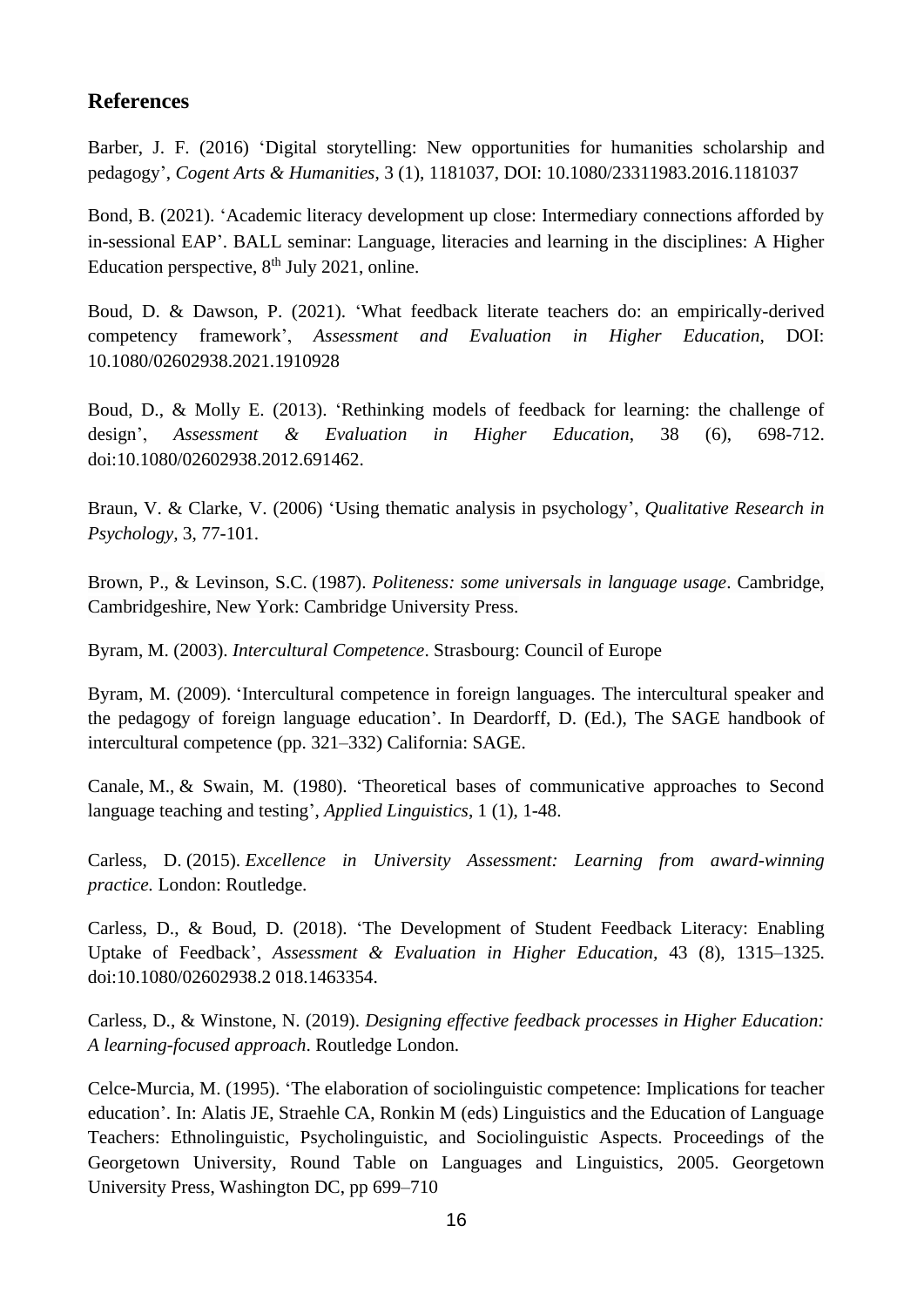Celce-Murcia, M. (2008). 'Rethinking the Role of Communicative Competence in Language Teaching', *Intercultural Language Use and Language Learning*, 41-57.

Chanock, K. (2000). 'Comments on essays: Do students understand what tutors write?', *Teaching in Higher Education*, 5, 95–105.

Deardorff, D. K. (2006). 'Identification and assessment of intercultural competence as a student outcome of internationalization', *Journal of Studies in International Education.* 10(3), 241-266.

Fereday, J. & Muir-Cochrane, E. (2006). 'Demonstrating Rigor Using Thematic Analysis: A Hybrid Approach of Inductive and Deductive Coding and Theme Development', *International Journal of Qualitative Methods*, 5(1). Available at: https://ejournals.library.ualberta.ca/index.php/IJQM/article/view/4411 (Accessed 2 January 2016).

Heron, M., Medland, E. L., Winstone, N. E, & Pitt, E. (2021). ['Developing the relational in](https://openresearch.surrey.ac.uk/permalink/44SUR_INST/15d8lgh/alma99555923102346)  [teacher feedback literacy: Exploring feedback talk'](https://openresearch.surrey.ac.uk/permalink/44SUR_INST/15d8lgh/alma99555923102346), *Assessment & Evaluation in Higher Education*. [DOI: 10.1080/02602938.2021.1932735](https://dx.doi.org/10.1080/02602938.2021.1932735)

Hofstede, G. (1986). 'Cultural differences in teaching and learning', *International Journal of Interculutral Relations,* [https://doi.org/10.1016/0147-1767\(86\)90015-5](https://doi.org/10.1016/0147-1767(86)90015-5)

Hofstede, G. (2011). 'Dimensionalizing Cultures: The Hofstede Model in Context', *Online Readings in Psychology and Culture*, 2(1).<https://doi.org/10.9707/2307-0919.1014>

Holliday, A. (1999) Small cultures, *Applied Linguistics*, 20 (2), 237– 264, <https://doi.org/10.1093/applin/20.2.237>

Hyland, F., & Hyland, K. (2001). 'Sugaring the pill: Praise and criticism in written feedback', *Journal of Second Language Writing*, 10, 185–212.

Jones, D. & Ellison, L. (2021). 'When is a word not just a word? An investigation into the dissonance and synergy between intention and understanding of the language of feedback in legal education', *The Law Teacher*, 55 (2), 155-168, DOI: 10.1080/03069400.2020.1729012

Maxwell, C. (2021). 'Exploring clarity in the discipline of design', BALL seminar: Language, literacies and learning in the disciplines: A Higher Education perspective, 8<sup>th</sup> July 2021, online.

Nicol, D. (2010). 'From Monologue to Dialogue: Improving Written Feedback Processes in Mass Higher Education', *Assessment & Evaluation in Higher Education*, 35 (5), 501–517. doi:10.1080/02602931003786559.

Pitt, E., & Norton, L. (2017). 'Now that's the feedback I want!' Students' reactions to feedback on graded work and what they do with it, *Assessment & Evaluation in Higher Education*, 42 (4), 499- 516, DOI: [10.1080/02602938.2016.1142500](https://doi.org/10.1080/02602938.2016.1142500)

Ramani, S., Post, S. E., Könings, K., Mann, K., Katz, J. T., & van der Vleuten, C. (2017). 'It's Just Not the Culture: A Qualitative Study Exploring Residents' Perceptions of the Impact of